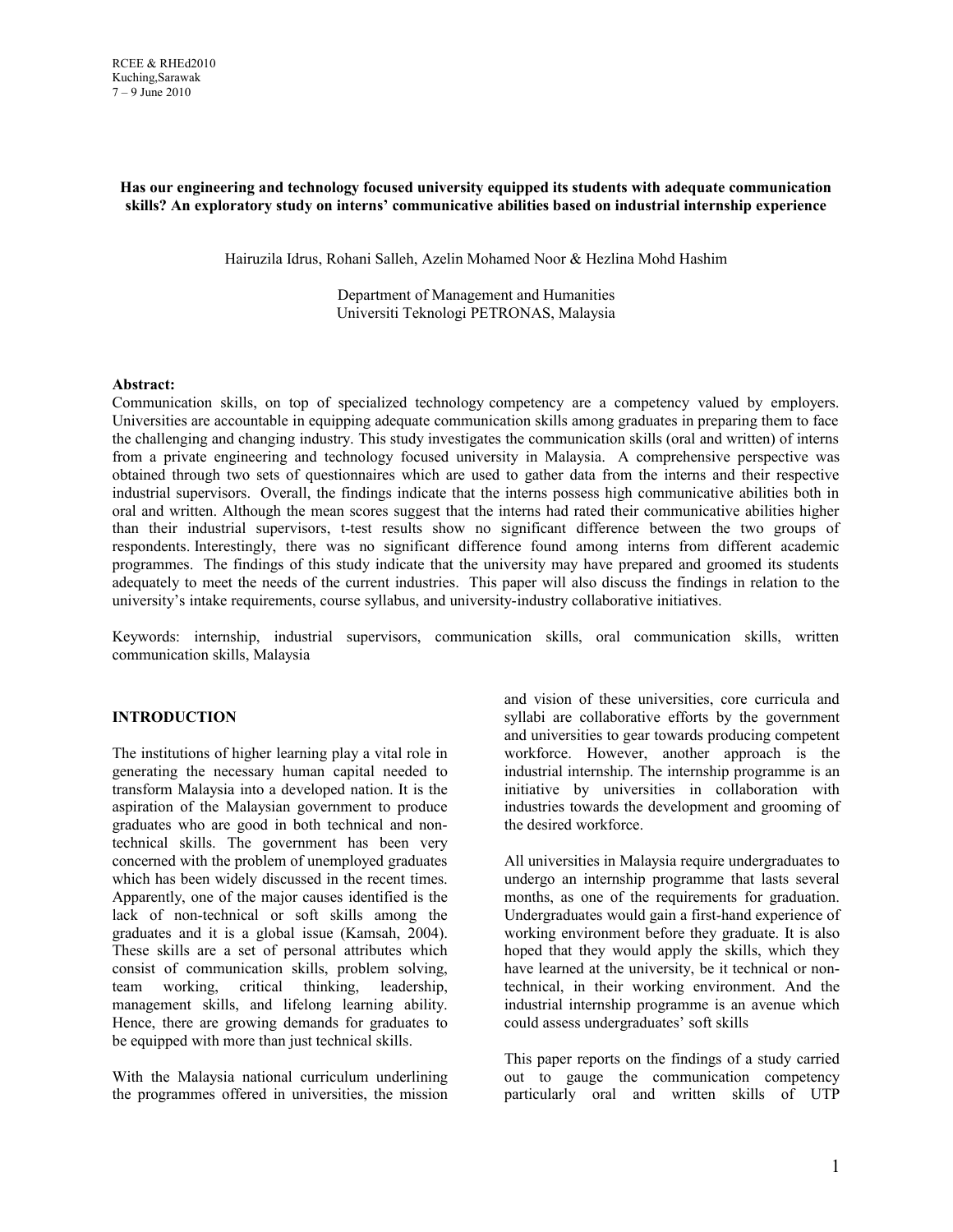undergraduates undergoing an eight-month industrial internship. It will encompass the perceptions of the interns and their supervisors from the industry. The paper will also discuss recommendations and pedagogical implications of the findings.

# **LITERATURE REVIEW**

Several studies have shown that some Malaysian graduates are not unemployed because they are not intelligent but rather because most of them lack soft skills (Hii, 2007; Kamsah, 2004; Sibet, 2005). Employers value soft skills because research suggests that they are just as good indicator of job performances as traditional job qualifications or hard skills (Gewertz, 2007). Therefore, as Malaysia moves with the changing times, productivity needs to be improved by enhancing education and training which in turn will provide the industry with skilled workers of the highest calibre. One of the soft skills identified as essential at workplace is communication skills.

# **Communication as essential workplace skill**

Scholars have consistently identified communication as important workplace skill (Gewerts, 2007; Hariati, 2009; Raybould & Sheedy, 2005; Shuman, 2005; Tadwalkar, 2009; Halabi & Suziah, 2002). Among the elements which demonstrate that employees or interns have communication skills are listening and understanding, speaking clearly and directly, and writing to suit the needs of the audience (Curtin, 2004). One of the aspects of communication skills which are imperative for interns as suggested by Sweitzer and King (2004) is the ability to listen. One of the keys to being a good communicator is being a good listener (Gewertz, 2007). Listening skills are important in organizations where policies or chains of command are disseminated between colleagues and superiors. The ability to understand instructions and execute the instructions are warranted abilities required by supervisors.

Employers recommend that employees should improve their oral communication skills, particularly in the use of vocabulary and self-expression. Employers also require for stronger writing skills, more professional uses of e-mail, the ability to express oneself more professionally, avoid the use of slang and proofreading abilities part. Other than that, students should enhance their skills in personal presentation, interviewing and business etiquette. (Stevens, 2005).

Communication skills have also been claimed as essential in determining factor that influences graduates' chances of being employed and enhance their work performance (Sarjit & Lee, n.d.). According to The Graduate Outlook (2007), the most important selection criteria for recruiting graduates are their interpersonal and communication skills (written and oral) while the least desirable characteristic is the lack of interpersonal & communication skills (written, oral, listening). Higgins (2008) found that a high percentage of graduates and employers gave low rating in graduates' abilities to communicate verbally with clients. However, it should improve as they are provided more experience in working directly with clients.

Continuous development in information technology, outsourcing, corporate downsizing, and globalization are among the changes that workers would have to accept and adapt. Thus, drawing relevant skills and experience are critical in the present day (Shuman, 2005 and Halabi & Suziah, 2002). Graduates who master these relevant skills and who are able to innovate are considered valuable. Many studies have shown that employers are now emphasizing that success as workers required more than simply strong technical capabilities (Bolton, 1986; Crosbie, 2005; Megat et al, 2002; Shuman, 2005; Sibet, 2005).

The responsibility to keep graduates employed is not only on the shoulders of the government, this load renders industries and universities accountable. Industries prefer employees with good soft skills. These skills include interpersonal skills, leadership skills, teamwork, oral and written skills, numerical skills, innovative skills, problem-solving skills, research skills and computer skills (Quek, 2005). Communication has been identified is one of eight key skills that should be acquired by employees (Curtin, 2004). Consequently, universities are pressured to produce and supply competent workforce with such skills (Asma and Lim, 2000; Lee, 2000; Quek, 2000; Kanapathy, 2001, as cited in Quek, 2005).

Besides specialized training to address their lack in communication skills by conducting regular presentations like webinars, podcasts and others (Halabi & Suziah, 2002 and Tadwalkar, 2009) a more comprehensive method which could address more than their lack in communication skills is through the introduction of the industrial internship course in the curriculum of universities, which most universities in Malaysia are undertaking.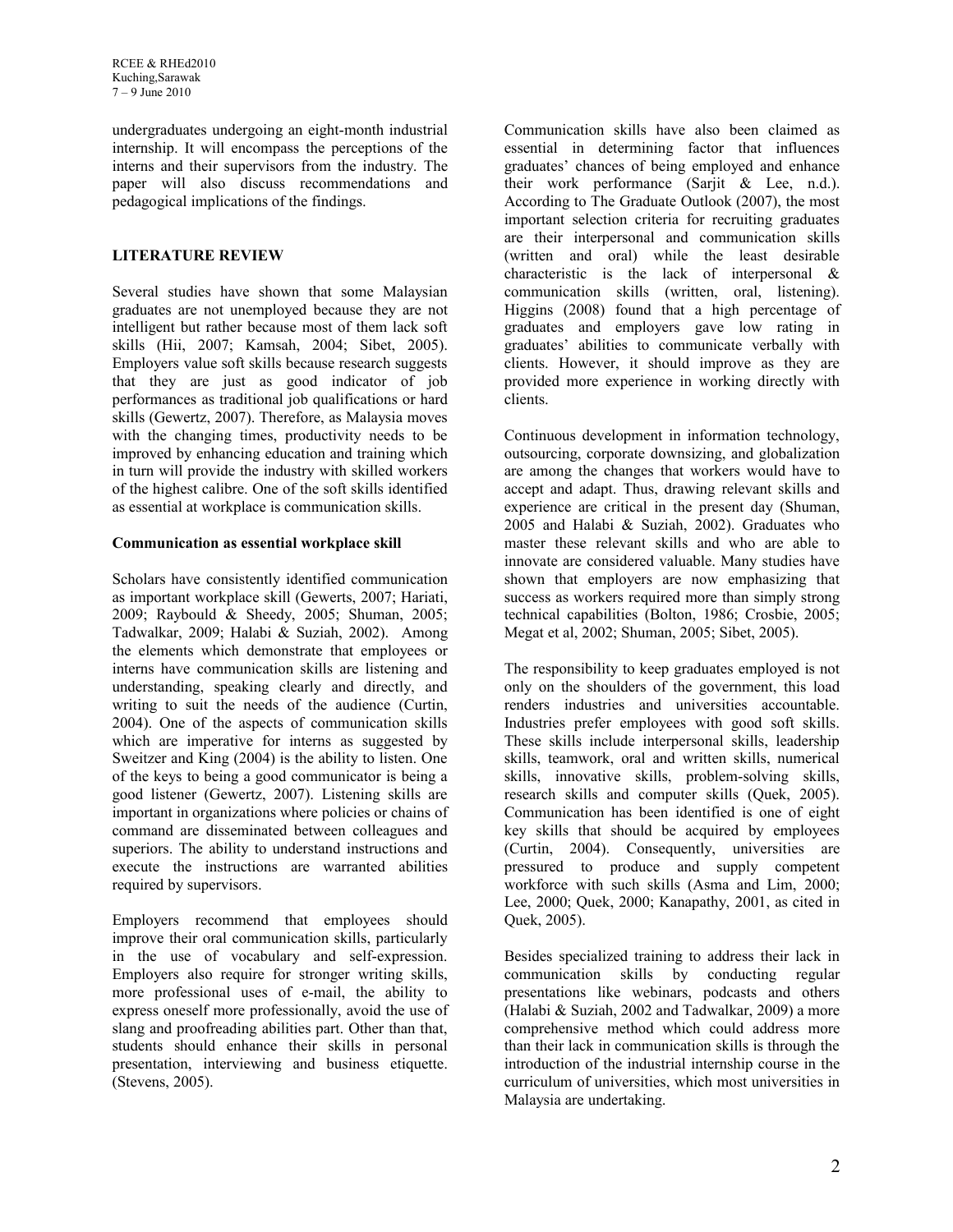The Industrial Internship programme of each undergraduate is monitored by specified lecturers in the various technical disciplines apart from the undergraduate being supervised by line superiors at the respective industry that they are attached to. The purpose of internship programmes is to provide undergraduates relevant experience on techniques of problem solving, conveying creative ideas, and practice through activities and challenges in the job market. On the other hand, it provides opportunities for industries to recognize the potential and capability of these undergraduates in addition to help shape them to become positive thinkers, innovative individuals, capable workers and excellent communicators.

This university-industry collaboration is believed to have significantly improved undergraduates' hard and soft skills. It has been found that soft skills are best gained through this collaboration and strategic partnership (Halabi & Suziah, 2002). Thus, internship programme provides a unique opportunity for undergraduates to learn about the roles and tasks of engineers. (Rompelman & de Vries 2002). The same could be said about technology undergraduates.

# **THE RESEARCH SETTING**

One of Malaysia's private universities that is actively involved in shaping and supplying human resources is Universiti Teknologi PETRONAS (UTP). UTP provides opportunities for the pursuit of knowledge and expertise as well as for the advancement of engineering, science and technology. It is aligned to PETRONAS' objective to produce well-rounded graduates who are creative and innovative with the potential to become leaders of the industry and nation. Towards this end, the university aims to nurture creativity and innovativeness by expanding the frontiers of technology and education for the betterment of the society. UTP is focusing on the areas that the country and industry are facing, that is, a critical shortage in the fields of science, engineering and technology, paying particular attention to producing highly competent technical personnel who have the added "soft" or "social" competencies that will make them effective in the business or job environment.

UTP was established with the objective of producing well-rounded graduates who possess technical competence, lifelong learning capacity, critical thinking, communication and behavioral skills, business acumen, practical aptitude and solution synthesis ability. In order to achieve this objective, the university is aware that its undergraduate students must not only learn the theoretical knowledge from class but must also undergo practical work in terms of industrial internship, prior to the completion of their studies at the university.

The Industrial Internship Program has been part of the curriculum for courses offered by UTP. Students are to undergo thirty two (32) weeks of industrial internship training during third year second semester for Engineering students and third year first semester for Technology students. They are to be attached at an identified business organization to gain exposure to work culture and industrial practices. In addition, they are also expected to integrate their theoretical technical and business knowledge with practice while undergoing the said internship program. The Industrial Internship Program of each student is monitored by identified lecturers in the various technical disciplines apart from the students being supervised by line superiors at the respective business organizations that they are attached to.

# **OBJECTIVES OF THE STUDY**

Much has been studied on identifying the skills undergraduates lack in and the role of industrial internship programmes in addressing this deficiency. However, after the implementation of the industrial internship programme, there is a need to determine if the expectations of both industry and undergraduates are met. This study aims to address this issue. Specifically, two research objectives (RO) are developed as follows:

- 1) To examine the interns' communication skills from the perspectives of both the interns and their industrial supervisors (RO1),
- 2) To find out whether the interns and their industrial supervisors have the same perception on the interns' communication skills (RO2).

# **METHODOLOGY**

# **Research instrument**

A survey questionnaire was used as the main method for data collection. Two sets of questionnaires were developed for the study: one set for the supervisors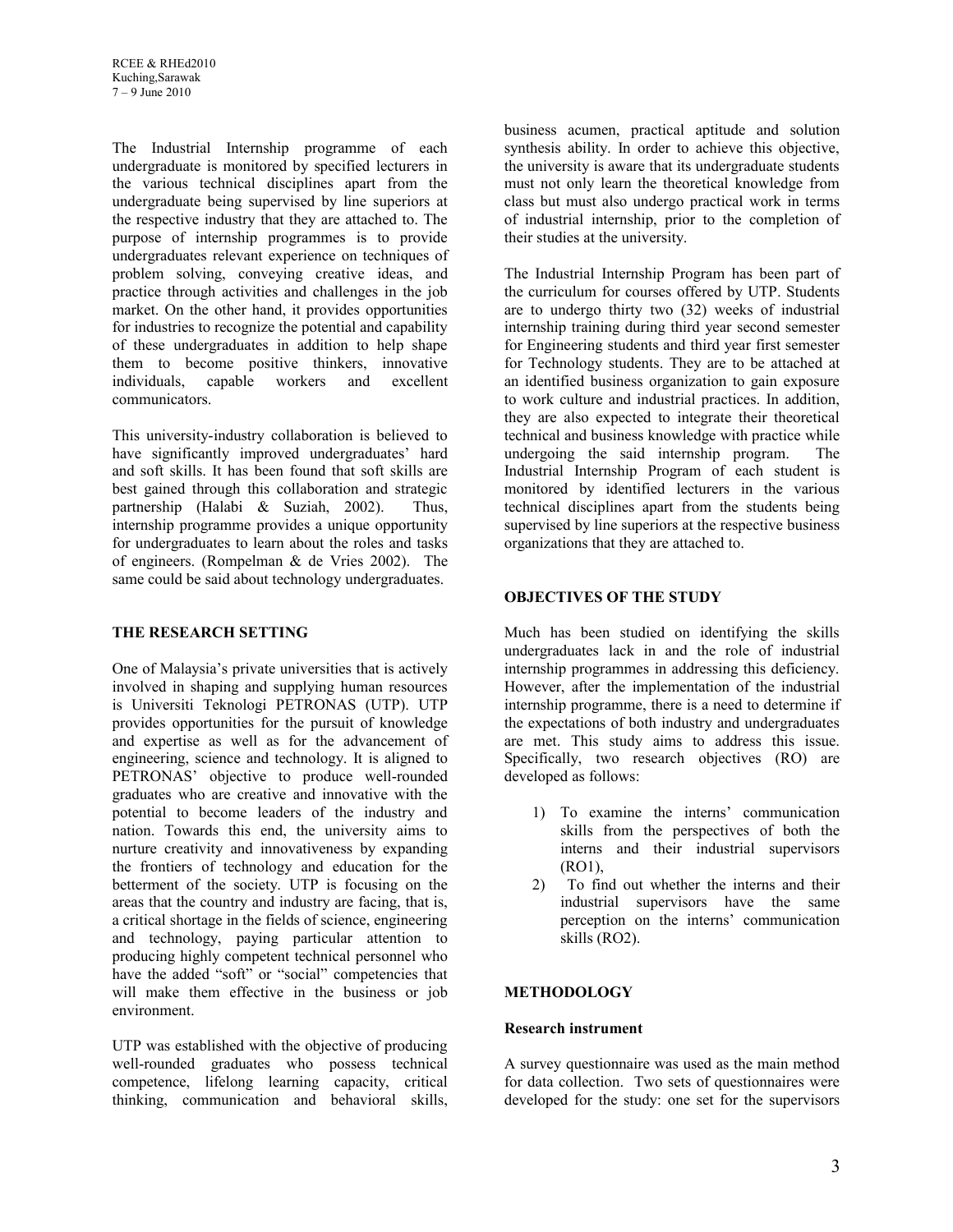(supervisor survey form) and the other for the students (student survey form). Generally, both sets of questionnaires were similar in terms of core contents. However, there were differences designed to elicit answers from the perspectives of the supervisors and students respectively.

Generally both sets of questionnaires were similar in terms of dimensions that were examined. Demographic information elicited from the interns and the supervisors however differed. Both questionnaires also contained a section for the respondents' comments. Five-point Likert scales from '1' meaning very low, to '5' meaning very high, were used to indicate the level of knowledge and ability the intern possess in the area specified by each statement.

#### **Data collection and the respondents of the study**

The data collection for the study was conducted from June – July 2008. A total of 105 questionnaires were self administered by the team members during their internship visits to the various companies located in Selangor, Terengganu, Perak, Kuala Lumpur, Negeri Sembilan, Sabah and Sarawak. The Student Survey Form was distributed to the interns while the Supervisor Survey Form was disseminated to the industry supervisor. By examining views from both perspectives (interns and supervisors), the study provides a comprehensive deliberation on the issues studied. The interns were assessed on the knowledge and abilities gained during their industrial internship.

A total of 96 questionnaires were returned indicating a 91.4% response rate. Of the 96 questionnaires returned 48 were from supervisors while the balance, 48 were collected from the interns. Of 48 interns, 64.4 % were male while 35.4 % were female. The majority of them were Malays (79.2 %), 8.3 % Chinese, 4.2 % Indians and 8.3 % belonged to other ethnic groups. The interns were from Electrical and Electronics Engineering program (35.4 %), Mechanical Engineering program (27.1 %), Business Information Systems (18.8 %) and Information Communication Technology program (18.8 %).

The supervisors' sample consisted of 48 supervisors who mainly held technical-based positions in local, foreign and multinational companies. The fact that the majority of the interns were attached in technicalbased departments was rather expected considering the nature of UTP as a technical and technology based university. Of the 48 supervisors, 66.7 % were male while 33.3% were female. The 48 supervisors represented 46 companies in Selangor, Terengganu, Perak, Kuala Lumpur, Negeri Sembilan, Sabah and Sarawak. Two companies had more than one UTP interns thus data from two supervisors were collected from them.

#### **RESULTS AND DISCUSSION**

This section presents results of the analyses and discussion of findings. The results of the study will be discussed from the perspectives of the interns as well as the industrial internship supervisors. In line with the three research objectives posed, descriptive statistics (mean scores and standard deviations), and independent sample t-tests were computed.

### **Reliability of the scales**

Before the analyses were carried out, Cronbach's alpha reliability tests were computed to measure the reliability of the scales used. For communication skill (in general), all the 8 items were grouped together to form a scale for each group of respondent. In addition, the items were also divided into oral communication skill (4 items) and written communication skill (4 items) to measure reliability of the sub-scales. Table 1 shows the results of the analyses.

**Table 1: Alpha values**

| <b>SKILLS</b><br><b>GROUP</b> | Written<br>communica<br>tion skills<br>(4 items) | Oral<br>communica<br>tion skills<br>(4 items) | Communicat<br>ion skill<br>(verbal and<br>written)<br>(8 items) |  |
|-------------------------------|--------------------------------------------------|-----------------------------------------------|-----------------------------------------------------------------|--|
| <b>Interns</b>                | 0.88                                             | 0.81                                          | 0.92                                                            |  |
| <b>Supervisors</b>            | 0.85                                             | 0.70                                          | 0 87                                                            |  |

As shown in table 1, with alpha coefficients ranging from 0.70 to 0.92 for both groups of respondents, the internal consistency among the items representing the scales can be considered moderately high to high, and therefore sufficient to indicate that scales are reliable. This provides evidence that the scales can form as composite measures of scales representing communication skill (in general), written communication skill and oral communication skill.

### **Interns' communication skills from interns' and supervisor's perspectives**

This section presents results of the data analyses concerning interns' communication skills (oral and written) from both the interns' and their industrial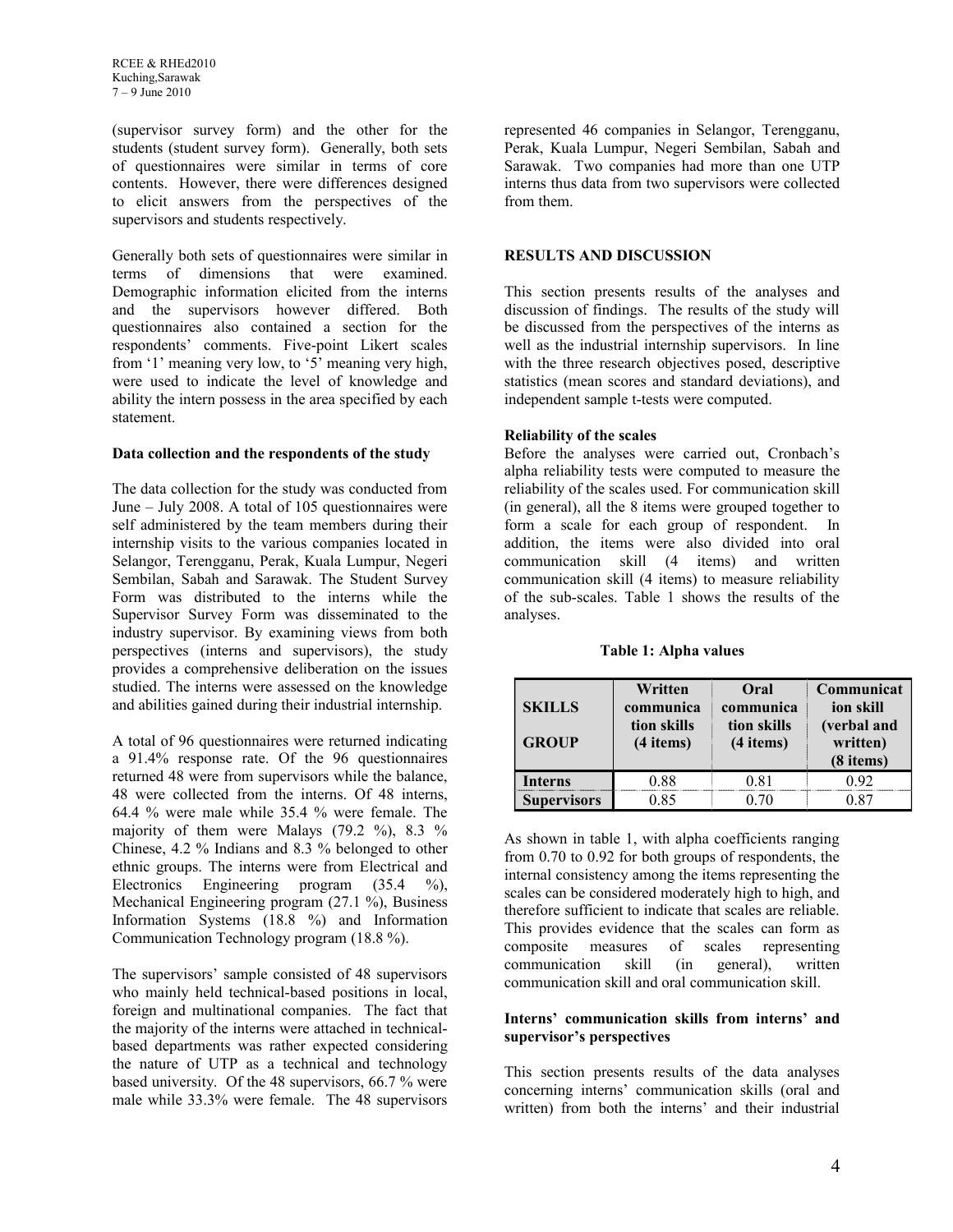supervisors' perspectives. Descriptive statistics for the items and scale were computed to answer RO1 and t-test for independent samples was used to address RO2. Table 2 in Appendix A shows items representing the scale and results of the tests carried out.

Based on the results, several interesting findings were observed. First, as shown in Table 2, responses from both groups consistently skewed towards the positive ends of the scale (mean 3.74 to 4.06). This suggests that overall; both the interns and their supervisors rated communication skills of the interns as considerably high. Second, in comparing the scale mean responses between the two samples, t-test results indicated that the differences between interns and supervisors in both oral and written communication were not statistically significant  $(t=1.57, df=94, ns and t=1.32. df=94, ns,$ respectively). This suggests that the expectations of the supervisors are met. This is contrary to feedback obtained from various employers in Malaysia who feel that undergraduates do not meet the needs of the workplace (Asma and Lim, 2000; Lee, 2000; Quek 2000; and Kanapathy, 2001 as cited in Quek, 2005). The interns had probably learnt enough soft skills to meet the needs of employers. It could be implied that they were able to apply what they have learnt in their classroom to their place of internship. Third, looking at the items individually, it appeared that the two items rated highest by both groups of respondents were 'write in a clear and concise manner' and 'listening skills'. These results provide an indication that these two areas are the observed strengths of UTP interns.

Possible justifications for the findings are discussed in relation to the communication courses that the interns had taken before they went for industrial training. In this university, the students are required to enrol in two communication courses which are Technical and Professional Writing and also Professional Communication Skills.

Technical and Professional Writing is a writing course which is compulsory for all students. The aim of this course is to introduce students to professional and technical writing and to guide them to write different kinds of technical documents effectively. The underlying rationale is that the students need to learn specific ways to write for example memorandums, various types of reports and proposals. This course trains students to document design and officious usage through considering the audience and its purpose that determine the structure

of the text, the use of tone, as well as the choice of content and style. Students were introduced to writing used on the job and emphasis was given to the skills and standards necessary to produce good and clear writing. They were taught how to analyze readers because in technical writing writers write for readers. It is therefore believed that the this course could have provided the interns with the necessary writing skills expected by their supervisors.

In addition to Technical and Professional Writing, the students also have to enrol in an oral communication course, Professional Communication Skills. This course emphasizes on the theory and practice of professional communication at interpersonal level, in teams and to a large group. The course serves to build upon the students' academic and professional knowledge acquired through other core courses and enable them to be highly effective in expressing themselves and in imparting their professional and technological expertise in a variety of jobs, business and professional settings. This course is delivered through a series of simulated and activity-based situations whilst the instructional materials will also be incorporated into the activities to help students overcome the language-based barriers to effective communication and interaction in a variety of professional and business settings. Hence, when they went for internship training, they have already learned and practised how to communicate effectively.

For listening skills, Professional Communication Skills (PCS) is a course offered to all students before they embark on their internship programme. PCS is designed to provide students with relevant skills, particularly in the art of speaking, listening and thinking, to communicate confidently, accurately and fluently in a variety of professional and business settings. Students are taught that barriers exist and they have to overcome them to ensure that the right message is received. The importance of audience analysis is stressed in this course. Audience analysis is required to ascertain the suitability of topics, language and knowledge level audience, among others. All presentations are followed by a question and answer session. This gives the presenters the opportunity to practise listening to questions posed by the audience and to respond accurately and in an appropriate manner. Therefore, their listening skills are put to practise to fulfil all these purposes.

The knowledge that the interns gained from the two compulsory courses, Technical and Professional Writing and Professional Communication Skills,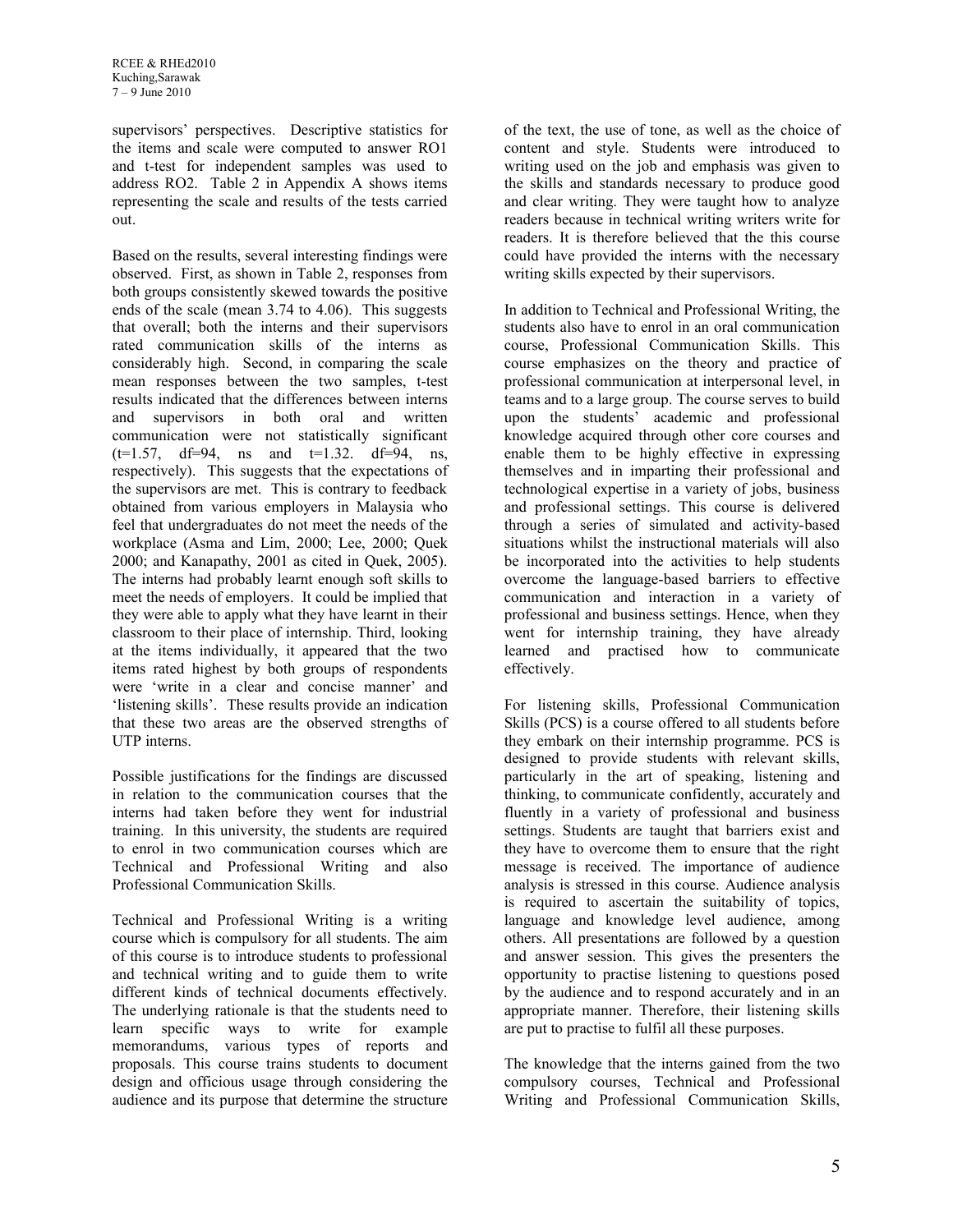could have contributed to them producing good written documents and oral communication as required during the internship training, and thus rated their ability to written and oral communication rather high. There is also a possibility that the written document that these interns produced and oral communication ability have fulfilled the requirements of the supervisors, and thus justify the high rating given by them.

Another possible reason for the interns' high rating for oral communication ability could be due to the intake requirement of the university. The application to this university is done via online and those who are short listed are required to attend an interview. The interview session is to assess the candidates' ability in critical and analytical thinking, oral communication and social interaction. The students who possess the required level of these abilities are selected. As such, the students of this university upon their entry level have already possessed certain level of communication ability. This may be the reason for the high rating by the students and the supervisors.

# **PEDAGOGICAL IMPLICATIONS**

From the findings of this study, two pedagogical implications have been suggested, which are (1) to expose students to professional communication course before the go for industrial internship program, and (2) to expose students to technical writing course before they go for internship program.

#### **Professional communication course**

Oral communication is crucial in any organization. In today's work place, graduates must have good communication skills. Good communication skills are essential to someone's job performance. Communication is what allows them to build bridges with co-workers, persuade others to adopt their ideas and express their needs (Gewertz, 2007). Competency is often determined by the ability to speak or respond. The previously mentioned course, PCS at this university, stresses on the importance of oral communication through various activity-based situations and simulations which are set in a professional setting. The course includes poster presentations, conducting a business meeting, presenting an informative and a persuasive presentation. Students are assessed on their ability to attract the attention of the audience, provide a preview of the topic, use language accurately,

organize points or sub-topics and maintain eye contact.

The oratorical skills provided through PCS help students prepare for major presentations during their internship such as during progress meetings, feasibility of equipment and the oral presentation of the industrial internship programme. Therefore, the authors would like to suggest that students should be required to enrol in an oral communication course like PCS before the undergo the industrial internship to equip them with the communication skills that are relevant in a working environment so that they would be able to communicate effectively with workers at all levels.

### **Technical writing course**

Technical communication plays an important role in professional work today; therefore, professional technical persons are frequently expected to write different types of technical reports, manuals, and so on. Because of its importance in the professional discourse community, technical writing becomes an important component in higher learning institutions, where students are prepared for their future work environment.

Technical writing course at UTP is designed based on the assumption that what is taught in this course will help the students to function effectively in their future writing tasks and in their future workplace. The students have to learn special ways to write for example memo, proposals, reports and to ensure that learners become familiar with the format and genre norms of that technical, professional and business discipline (Grabe and Kaplan, 1997).

The main objective of this course is to help learners to write the different kinds of technical writing in their future writing task. With this in mind, the learners are exposed to good models of many types of technical writing as materials. In general, learners are taught various types of technical writing, for example how to write memo, proposals, progress report, and instructions.

With this knowledge, they would be able to produce the required written communication at the training more effectively.

# **CONCLUSION**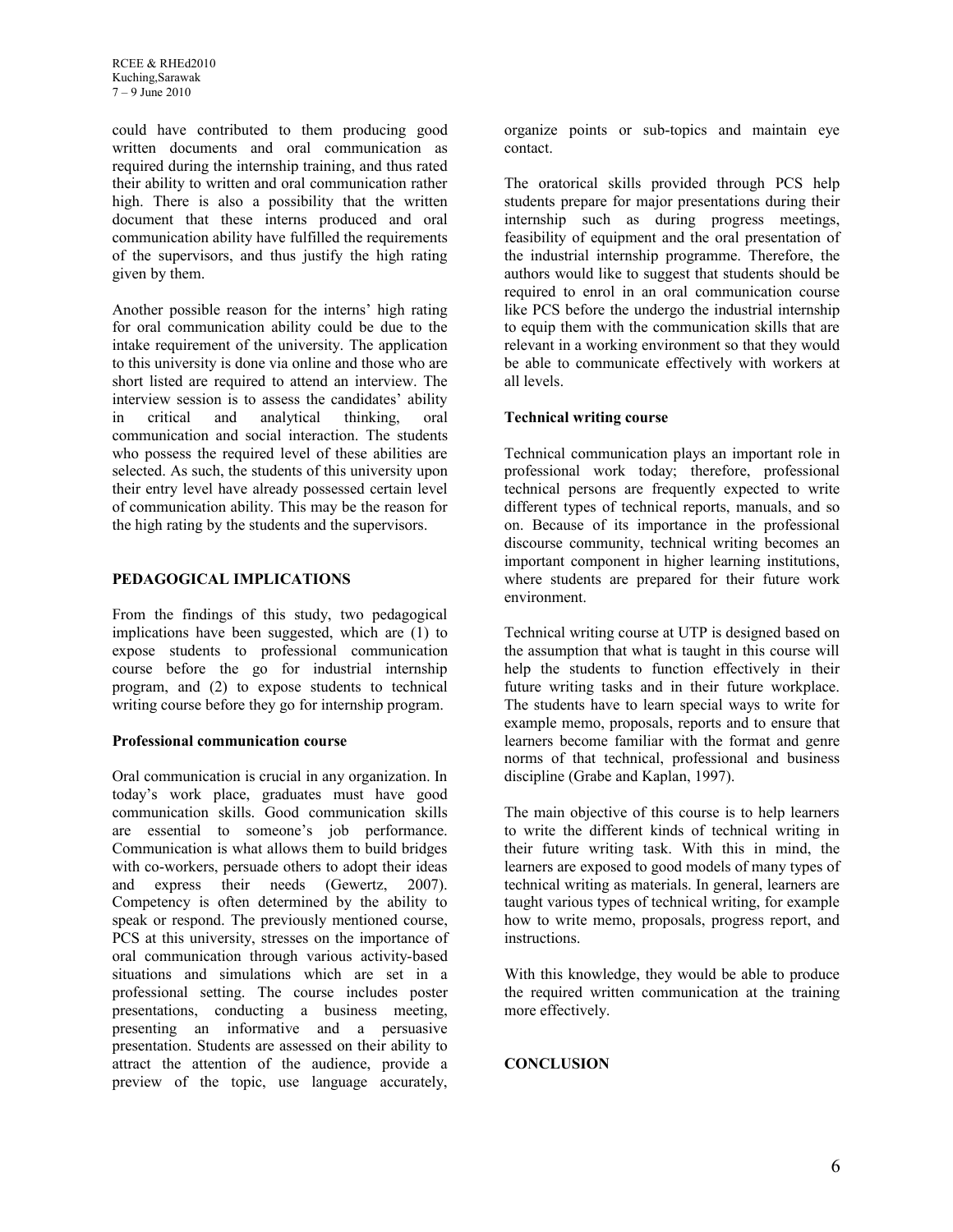This study was carried out to determine the interns' and their industrial supervisor's perception on the interns' communication skills and if their perceptions do coincide. It was found that the interns perceived that their communication skills is high while their supervisors perceived that it is moderately high, this disparity, however, is statistically insignificant which suggests that they are both in agreement. Uncovered also is the positive correlation between oral and written communication skills of the interns.

Curtin (2004) describes communication as one of the key generic employability skills that should be acquired by individuals. She discusses the Employability Skills Framework which was developed from the opinions of small, medium and large enterprises. Among the eight skills mentioned, one of them is communication. Employers believe that communication "contributes to productive and harmonious relations between employees and customers" (page 46). Among the elements which demonstrate that an employee or intern has communication skill would be: listening and understanding, speaking clearly and directly, writing to suit the needs of the audience and others.

The internship programme can be an enjoyable avenue when students are equipped with appropriate written, listening and oral communication skills such as those offered through Technical and Professional Writing and Professional Communication Skills. The exposure and opportunities provided during internship often help these students secure viable positions within the organization. It is hoped that the findings could shed some lights to the types of workplace discourse which are useful for students to know and thus, that can be taught at the university. This is to address the government and public's concern on the lack of communication skills among graduates which lead to unemployment.

# **REFERENCES**

Bolton, R. (1986). *People Skills*, New York: Touchstone Books.

Crosbie, R. (2005). Learning the soft skills of leadership. *Industrial and Commercial Training*. 37(1), pp. 45 – 51.

Curtin, P. (2004). *Employability skills for the future in Generic skills in vocational education*

 *and training.*  www.ncver.edu.au/research/proj/nr6009s.doc

Gewertz, C. (2007). 'Soft skills' in big demand. *Education Week*. 26 (40), pp. 25 – 27.

Grabe, W. & Kaplan, R. B. (1997). The writing course. In K. Bardovi-Harglig & B. Hartford (Eds.), *Beyond methods: Components of second language teacher education.* New York: Mc Graw-Hill.

Hariati, A. (July 5, 2009). The jobs are out there. *The Star*. Pp. F19 – F20

Higgins, B. (2008). Program evaluation : utilizing graduate and employer perception data in determining graduates' job preparedness levels. *Journal of Industrial Technology*. 24(3).

Kamsah, M.Z. (2004). *Developing generic skills in classroom environment: Engineering students' perspective.* Proceedings of Conference on Engineering Education 2004. Kuala Lumpur, 14 -15 December, 2004.

Malaysian Ministry of Higher Education. (2007). *National Higher Education Action Plan 2007 – 2010.* Putra Jaya: Malaysian Ministry of Higher Education.

Megat Johari, M. M. N., Abang Abdullah, A. A., Osman, M. R., Sapuan, M. S., Mariun, N., Jaafar, M. S., Ghazali, A. H., Omar, H. & Rosnah, M. Y. (2002). A new engineering education model for Malaysia. *Journal of Engineering Education,* 18(1), pp. 8 – 16.

Raybould, J. & Sheedy, V. (2005). Are graduates equipped with the right skills in the employability stakes? *Industrial and Commercial Training*, 37(5), pp. 259 - 263.

- Quek, A. (2005). Learning for the workplace: A case study in graduate employees' generic competence. Journal of Workplace Learning. 17 (4), pp. 231-242
- Rompelman, O. and De Vries, J. (2002). Practical training and internships in engineering education: educational goals and assessments. European Journal of Engineering Education, 27(2), 173-180.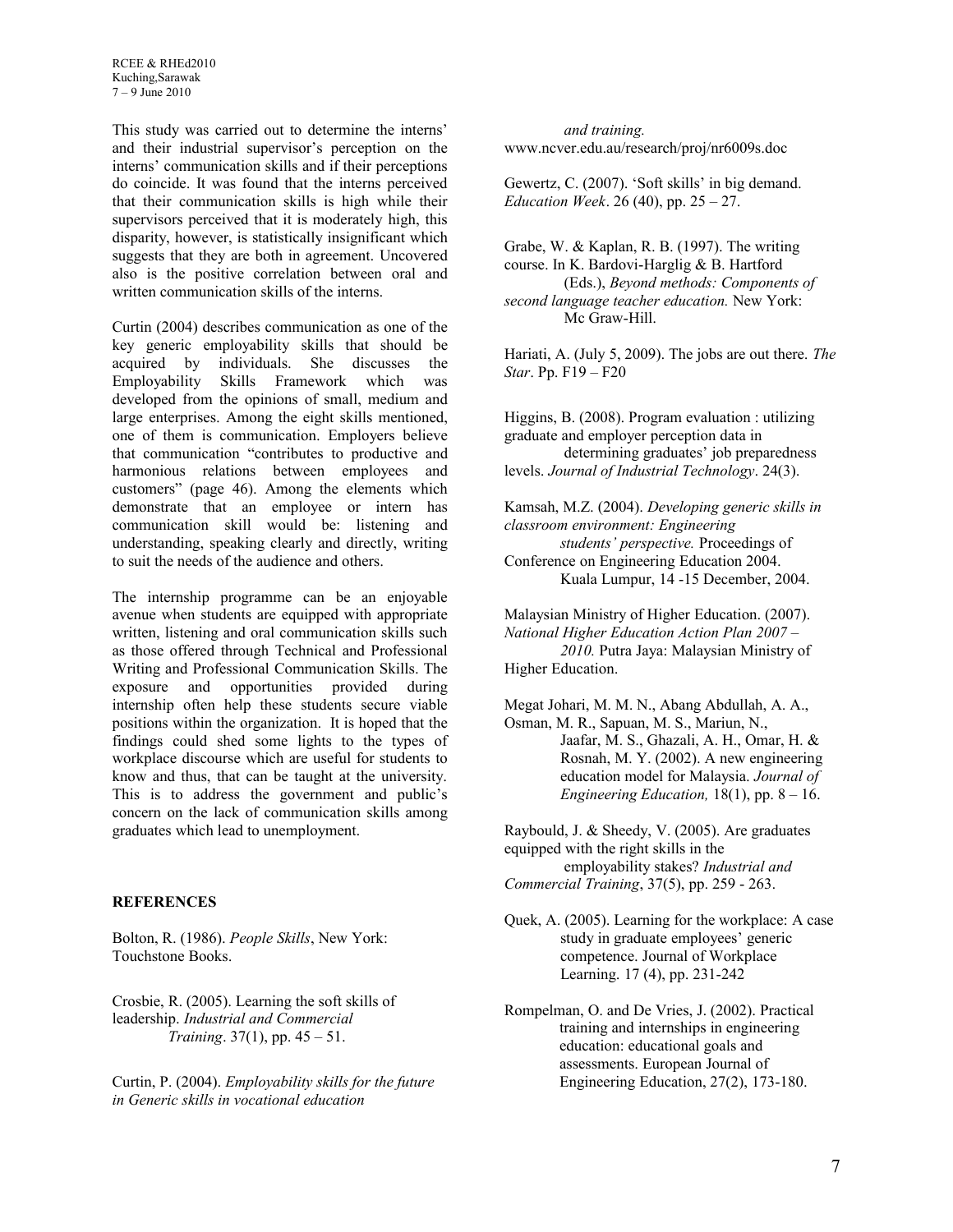RCEE & RHEd2010 Kuching,Sarawak 7 – 9 June 2010

Sarjit, K & Lee, S.H. (n.d.). Analysing workplace oral communication needs in English among IT graduates. [http://www.esp-world.info/Articles\\_12/Oral](http://www.esp-world.info/Articles_12/Oral%20Communication%20among%20IT%20) [%20Communication%20among%20IT%20](http://www.esp-world.info/Articles_12/Oral%20Communication%20among%20IT%20) Graduates.htm

Shuman, L. J. (2005). ABET "professional skills" – Can they be taught? Can they be assessed? *Journal of Engineering Education*. Retrieved on 08/06/2007.

[http://findarticles.com/p/articles/mi\\_qa3886/is\\_20050](http://findarticles.com/p/articles/mi_qa3886/is_200501/ai_n9521126) [1/ai\\_n9521126](http://findarticles.com/p/articles/mi_qa3886/is_200501/ai_n9521126)

Sibet, M.P. (2005). Leaping out of the unemployment line. Retrieved on 23/7/2007.

[http://www.calm.unimas.my/insite6/article\\_a.html](http://www.calm.unimas.my/insite6/article_a.html)

Snapshot:Graduate Outlook. (2007). [http://www.usq.edu.au/extrafiles/ltsu/docs/S](http://www.usq.edu.au/extrafiles/ltsu/docs/SnapshotGraduateOutlook2007.pdf) [napshotGraduateOutlook2007.pdf](http://www.usq.edu.au/extrafiles/ltsu/docs/SnapshotGraduateOutlook2007.pdf)

Stevens, B. (2005). What communication skills do employers want? Silicon valley recruiters respond. *Journal of Employment Counselling. [http://www.allbusiness.com/sector-56](http://www.allbusiness.com/sector-56-) administrativesupport/administrative/1189004-1.html*

Sweitzer H. F. & King M. A. (2004). *The successful internship: Transformation and empowerment in experiential learning,* Canada: Brooks/Cole.

Tadwalkar, S. (2009). Learning from competitive edge and resharpening the skills. [http://ezinearticles.com/?Learning-From--](http://ezinearticles.com/?Learning-From-Competitive-Edge-and-Resharpening-the-Skills&id=3475453) [Competitive-Edge-and-Resharpening-the--](http://ezinearticles.com/?Learning-From-Competitive-Edge-and-Resharpening-the-Skills&id=3475453) [Skills&id=3475453](http://ezinearticles.com/?Learning-From-Competitive-Edge-and-Resharpening-the-Skills&id=3475453)